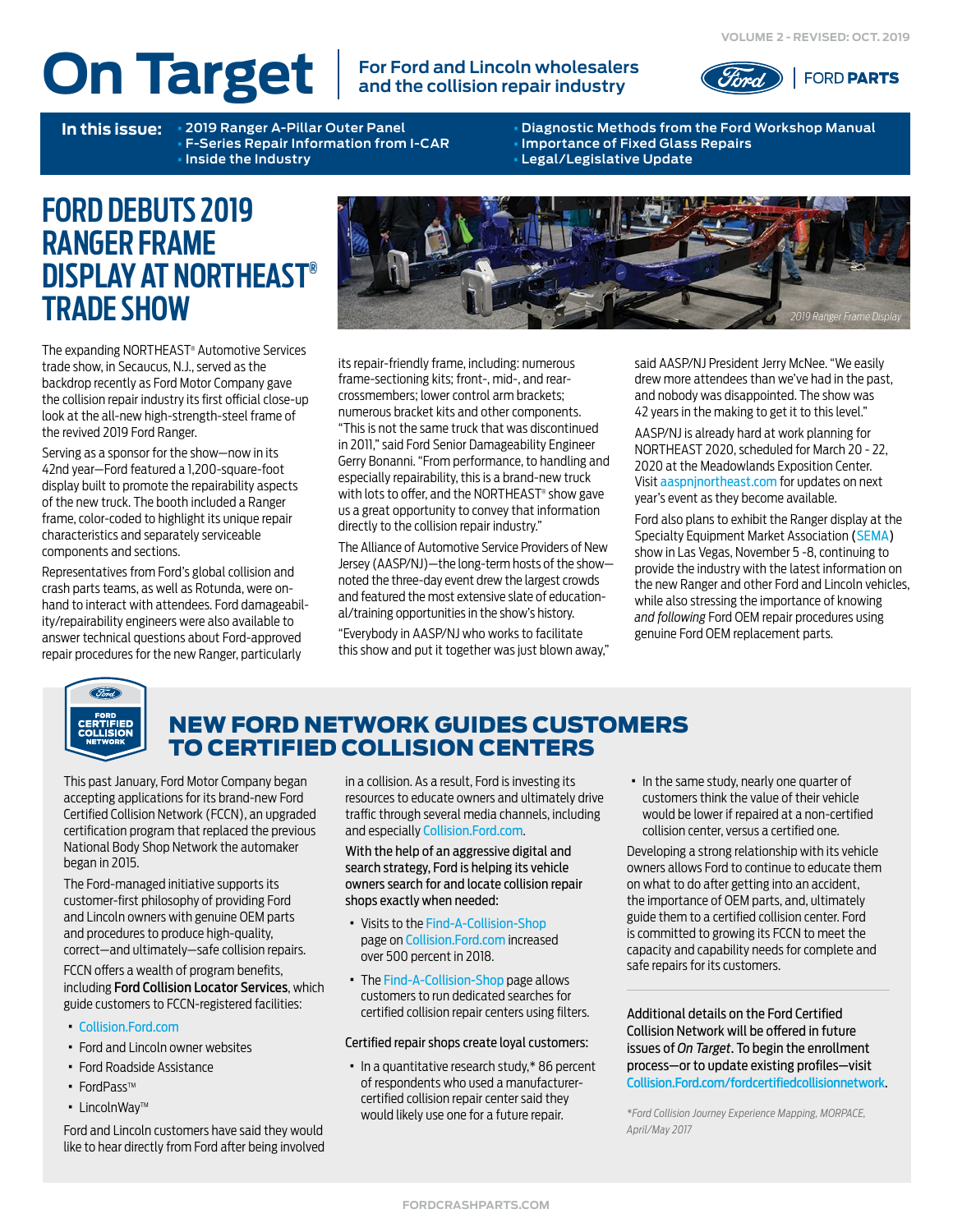



**2**

*Figure 1 Figure 2*

# **2019 FORD RANGER: A-PILLAR OUTER PANEL (REMOVAL)**

#### **FORD SENIOR DAMAGEABILITY ENGINEER GERRY BONANNI CONTINUES THE CONVERSATION REGARDING REPAIRS ON THE NEW TRUCK.**

As Ford continues its debut of the all-new 2019 Ranger, we resume our discussion with Ford's Senior Damageability Engineer Gerry Bonanni who previously detailed the Ranger's all-new frame [\(2018 - Vol. 3\)](https://www.oem1stop.com/sites/default/files/On%20Target%20-%202018%2C%20Vol.%203.pdf) and front fender apron [\(2019 - Vol. 1\)—](https://www.fordcrashparts.com/sites/default/files/On%20Target%20(2019%20-%20Vol.%201)%20FINAL.pdf)this time taking a look at the new truck's A-pillar outer panel repair.

Please note that the following repair information and steps are intended as a general guideline and are not all-inclusive. For more in-depth repair information on this and other Ford and Lincoln vehicles, consult the *Ford Workshop Manual*, found at [Motorcraftservice.com](https://www.motorcraftservice.com).

#### **SECTION 501-29: SIDE-PANEL SHEET METAL REPAIRS, REMOVAL AND INSTALLATION**

"Before discussing details of the repair, I want to stress to repairers to always fully research the repair before beginning any repair work," cautioned Bonanni. "Today's vehicles are complex machines with each component designed to work together as a whole system. Referencing the official Ford procedures for repairs while using genuine Ford replacement collision parts—is the only way to ensure the vehicle components will work as designed and intended."

The repair procedure begins by detailing the tools, equipment and materials needed for removal (and installation), including:

- · Resistance spot-welding equipment (installation)
- · Spherical cutter (removal)
- · Hot air gun (removal)
- · Air body saw (removal)
- · 8mm drill bit (installation)
- · MIG/MAG welding equipment (installation)
- · Spot-weld drill bit (removal) · Locking pliers (installation)
- · Metal bonding adhesive (TA-1, TA-1-B, 3M™ 08115, Lord Fusor® 108B) (installation)
- · Seam sealer (TA-2-B, 3M™ 08308, LORD Fusor® 805DTM) (installation)
- · Flexible foam repair (3M™ 08463, Lord Fusor® 121) (installation)

#### **REMOVAL**

"Repairers are notified, at the very start of the removal procedure, that bodyside sectioning is prohibited within 50mm of door hinge, door striker and restraint anchoring points," said Bonanni. "At the same time, the A-pillar outer panel may be sectioned as required, provided proper sectioning guidelines are observed. The procedure noted below includes typical sectioning points, but they may be adjusted to meet specific repair needs."

#### NOTE: Procedure applies to SuperCab and Crew Cab vehicles.

Before removing any components, first de-power the supplemental restraint system, referring to Section 501-20B: Supplemental Restraint System, General Procedures. Then, verify the vehicle is dimensionally correct, referring to Section 501-26: Body Repairs – Vehicle-Specific Information and Tolerance Checks, Description and Operation.

Next, remove the following vehicle components:

- · Front door (refer to Section 501-03: Body Closures, Removal and Installation)
	- · De-trim the vehicle as needed.
- · Front fender (refer to Section 501-02: Front End Body Panels, Removal and Installation)
	- · Remove the front door hinges.
	- · Remove the bolt.

*These figures indicate on the vehicle the location of the existing spot-welds, which repairers must remove using a spot-weld drill bit. The A-pillar flange extends under the upper cowl panel. Repairers must remove the two layers of spot welds found at the upper cowl extension flange and bracket.*

· Windshield (refer to Section 501-11: Glass, Frame and Mechanisms – General Procedures)

"Once all of those components are removed, the repairer can then carefully cut the outer panel only, using the air body saw and the spherical cutter," said Bonanni.

The A-pillar flange extends under the upper cowl panel, and repairers are instructed to remove the two layers of spot welds at the upper cowl extension flange and bracket for access, using the spot-weld drill bit.

#### (Figures 1 and 2)

"The final step in the removal process is to take out the entire A-pillar outer panel section, using the hot air gun," said Bonanni.

In our next issue, *On Target* will cover the installation process of the A-pillar outer panel, as well as the procedure for the A-Pillar Outer Panel Section and Reinforcement.

For repair questions on the Ranger, or any Ford or Lincoln vehicle, contact the Ford Crash Parts Hotline at [cphelp@fordcrashparts.com](mailto:cphelp%40fordcrashparts.com?subject=Ford/Lincoln%20Repair%20Question) or visit I-CAR's RTS Portal at RTS[.i-car.com.](https://rts.i-car.com)

### FORDCRASHPARTS.COM: **AN EVOLVING RESOURCE FOR COLLISION REPAIRERS**

Ford Motor Company wants to remind repairers of the available online resources to help them in their day-to-day operations of repairing vehicles correctly the first time. To that end, Ford continues to increase the amount of collision repair information available through several websites, especially [FordCrashParts.com](http://FordCrashParts.com).

Launched in Spring 2018, the site provides a "one-stop-shop" for collision repairers to easily access and reference information Ford wants to communicate to the collision repair industry, and serves as the tier-one central location site for Ford collision materials.

Suggestions on material you would like to see on this website can be sent to [cphelp@fordcrashparts.com](mailto:cphelp%40fordcrashparts.com?subject=Ford/Lincoln%20Repair%20Question).

#### **THE SITE INCLUDES:**

- · Position Statements
- · Collision Repair Videos
- · Instruction Sheets
- · Certified Collision Network (FCCN) details
- · Approved Paint, Adhesive and Glass information

#### · Much more…

Visit [FordCrashParts.com](http://FordCrashParts.com) and check back often for new content and other site upgrades throughout the year.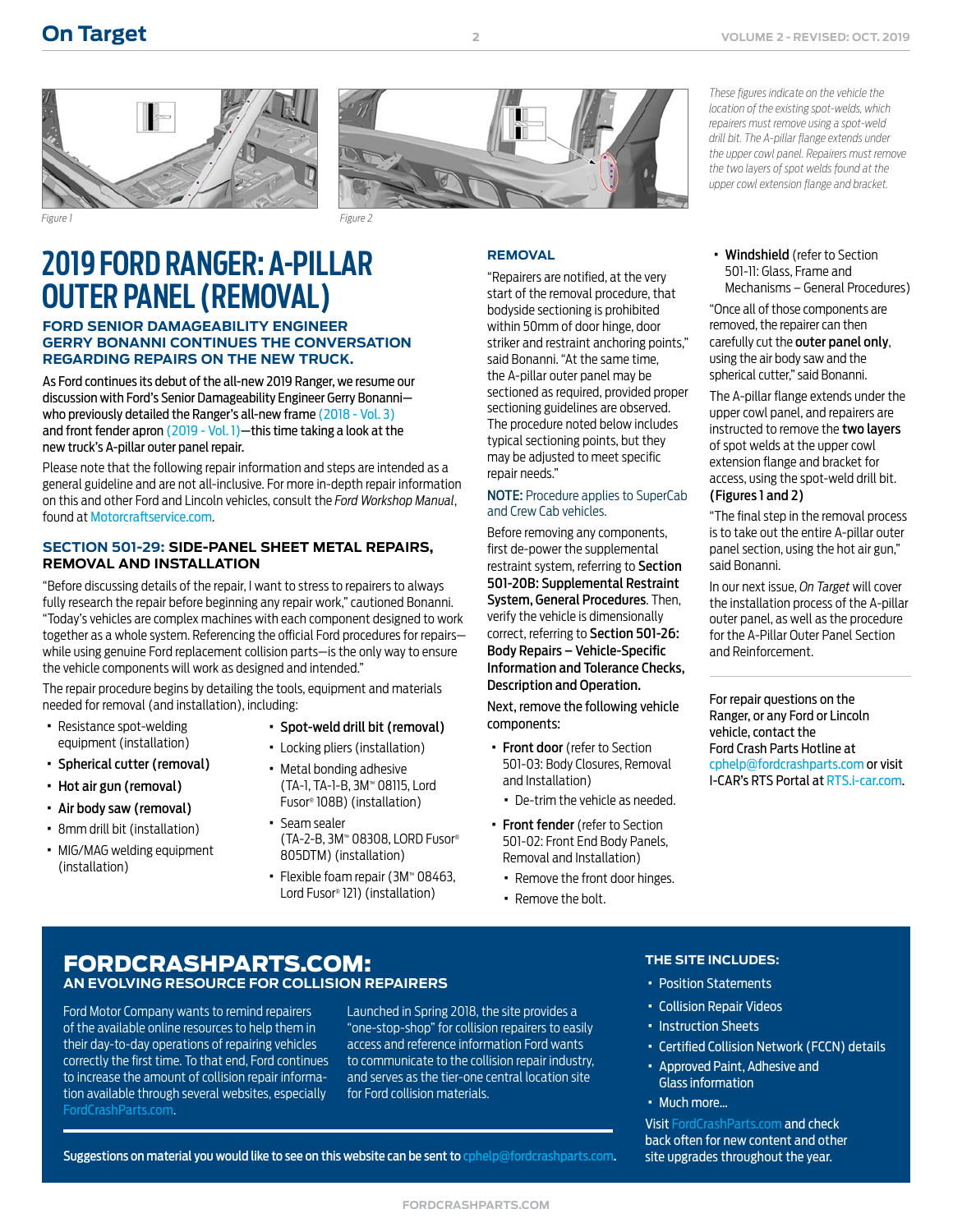# **FORD DETAILS THE IMPORTANCE OF PROPER FIXED GLASS REPAIRS**

As heated discussions regarding proper vehicle collision repairs continue throughout the industry, and as new legislation pops up concerning the use of OEM parts and OEM procedures—such as recent actions in Connecticut, New Hampshire, Texas, Virginia, West Virginia and Wyoming—Ford Motor Company's Senior Damageability Engineer Gerry Bonanni recently spoke with *On Target* regarding the proper repair procedure for vehicle fixed glass, and the important role it plays.

"The fixed glass of the vehicle plays an important role in the overall strength of the roof, and in ensuring a robust repair," said Bonanni. "Especially the windshield, which provides strength and stability to the vehicle's structure and affects how it performs in a collision event."

"Preserving that strength and stability is paramount, as is the proper preparation of the substrate to which the fixed glass adheres," continued Bonanni. "If the fixed glass, such as the windshield, is not seated properly, and the substrate is not prepared correctly, the glass could pop right out during a subsequent collision event, seriously jeopardizing the overall structural integrity and safety of the vehicle."

Please note that the following repair information— Section 501-11: Glass, Frames and Mechanisms, General Procedures—using the 2019 F-150 as an example, is intended as a general guideline and is not all-inclusive. For more in-depth repair information on this and other Ford and Lincoln vehicles, consult the *Ford Workshop Manual*, which can be found at [Motorcraftservice.com](http://MotorcraftService.com).

The repair procedure begins by detailing the tools, equipment and materials needed, including:

#### **REMOVAL**

- · Glass cut-out wire · Cold knife
- · Power caulk gun
- · Power fixed glass removal tool

#### **INSTALLATION**

■ Sika® SikaTack® MACH 60 / Sika® SikaTack® MACH 30 / Dow® BETASEAL™ Express

· Knife

· Vacuum cleaner

- · SikaTack® ASAP Urethane Adhesive
- · Motorcraft® Ultra-Clear Spray Glass Cleaner / ZC-23 (ESR-M14P5-A)
- · Sika® Aktivator PRO / Dow® BETAPRIME™ 5504G / Sika® Primer-207

When working on aluminum vehicles, repairers should adequately protect all glass, exterior finish and interior trim from contamination during repairs.

Some interior trim, exterior trim and/or components may require removal based on the tools and removal method used. In some instances, repair methods may be combined to achieve the best results.

NOTE: If any of the following conditions exist, the fixed glass must be discarded, and a new fixed glass is required when:

- · The fixed glass is the windshield glass and is equipped with a camera bracket.
- · The fixed glass is the windshield glass and is equipped with adhesive moldings.

Choose the best repair method for the type of glass being replaced:

Cold Knife Method – Uses the cold knife to cut the urethane from the outside of a vehicle, providing the blade can reach the bead.

· When using the cold knife method, apply tape to protect the perimeter of the window opening from paint damage. Multiple layers of tape may be required.

Power Tool Method - Uses various power tools from inside the vehicle using a cutting or paddle-type blade.

Piano Wire Method – Uses the piano wire to cut the urethane from inside and outside of a vehicle with the help of an assistant.

Repairers are provided a series of warnings and cautions, including:

- · New or re-used fixed glass must be installed within two hours of cutting the urethane adhesive. Cut or scraped urethane becomes oxidized and inactive beyond two hours, reducing the effectiveness of the repair bond.
- · To avoid rust formation, use extreme care not to scratch the paint or primer, or damage the pinch weld during glass removal.
- · Take precautions to prevent damage to other components when cutting urethane.
- · Fixed glass may have locating pins that vary in location. It may be necessary to cut these pins with a utility knife.

Utilizing the power fixed glass removal tool, cold knife and knife, remove the fixed glass.

WARNING: Repair any corrosion found on the pinch weld. The pinch weld is a structural component of the vehicle. Corrosion left unrepaired may reduce the structural integrity of the vehicle. Failure to follow this instruction may result in serious injury to vehicle occupants.

Repairers are also instructed on the following:

- · Avoid scratching the pinch weld and repair all minor scratches or exposed metal on the pinch weld following the manufacturer's instructions for the specific product(s) being used.
- · Use the same brand primer and urethane adhesive.
- · Ensure the mating surfaces are clean and free of foreign material.
- · Refrain from touching the adhesive surfaces, as it impairs re-bonding.

If the windshield glass being replaced is equipped with a camera bracket, it must have locating pins and spacers to ensure correct alignment. Do not use a replacement windshield glass without locating pins and spacers.

Prep the pinch weld area to install the new or re-used fixed glass:

- · Trim the original urethane adhesive using a utility knife, leaving a 1mm – 2mm (0.04in. to 0.08in.) base on the pinch weld.
- · Remove any foreign material or dirt from the pinch weld using a soft brush or vacuum.

Minimize applying primer over areas with remaining urethane adhesive and observe a minimum flash time of 10 minutes.

If the paint layer was damaged on the pinch weld, and the damage extends into the bare metal, apply primer to those areas only, using the Sika® Aktivator PRO / Dow® BETAPRIM ™ 5504G / Sika® Primer-207.

Apply primer only to those areas that previously received primer. If the clearcoat layer was damaged on the pinch weld, but the damage does not extend into the bare metal, apply primer to those areas only.

#### **WHEN INSTALLING A NEW FIXED GLASS (ONLY):**

Clean the inside of the new fixed glass with glass cleaner, using Motorcraft® Ultra-Clear Spray Glass Cleaner / ZC-23 (ESR-M14P5-A). Apply primer to the new fixed glass, according to the manufacturer's instructions. Allow at least 10 minutes to dry.

#### **WHEN INSTALLING A REUSABLE FIXED GLASS (ONLY):**

Visually inspect and remove most of the remaining adhesive from the glass, leaving only a thin layer to bond with the new urethane adhesive bead. Apply primer to the fixed glass according to the manufacturer's instructions, anywhere the urethane adhesive was completely removed. Allow at least 10 minutes to dry.

Cut the urethane application tip to specification using the Sika® SikaTack® MACH 60 / Sika® SikaTack® MACH 30 / Dow® BETASEAL™ Express and the SikaTack® ASAP Urethane Adhesive.

While applying the adhesive, repairers are instructed to:

- · Make sure the urethane bead is uniform to prevent air and water leaks.
- · Install the fixed glass within 10 minutes of applying the urethane adhesive.
- · Use a power caulk gun, as it applies the urethane adhesive with less effort and in a continuous bead.

When applying the urethane adhesive bead, start and end at the original overlap points to prevent air and water leaks. Take care in applying urethane on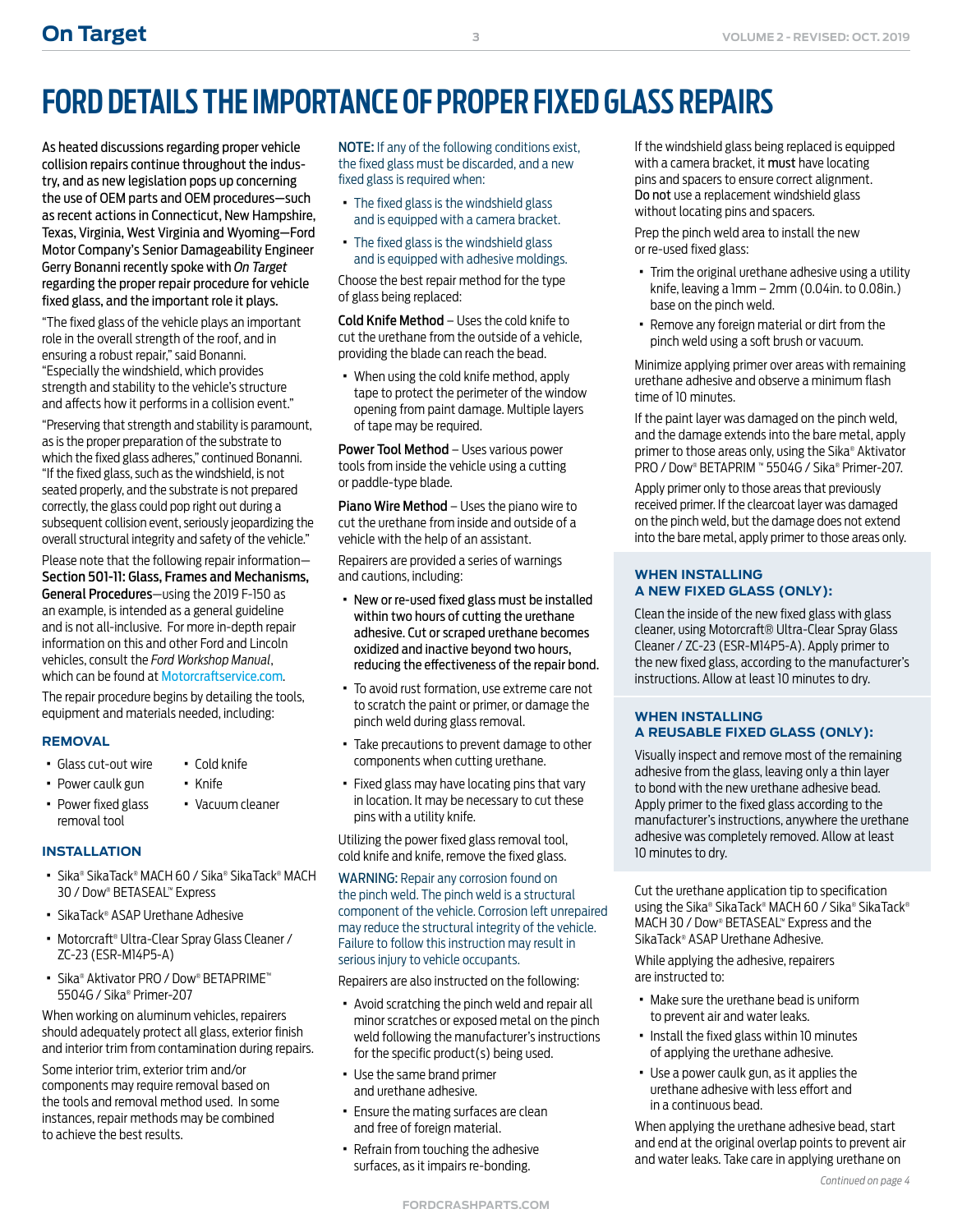# **[On Target](https://fordcrashparts.com/)**

#### *Continued from page 3*

vehicles without peripheral moldings, as urethane expulsion could become an appearance issue.

Apply the urethane adhesive bead 14mm (0.551in.) high and 8mm (0.314in.) wide on top of the existing, trimmed urethane adhesive bead on the pinch weld. Ensure there are no gaps in the bead.

The vehicle door windows must be left open during the adhesive curing time, to prevent the air pressure of closing doors from compromising the urethane adhesive bond.

Finally, repairers are provided an additional set of warnings and instructions, including:

- · Do not drive the vehicle until the urethane adhesive seal has cured. Follow the urethane adhesive manufacturer's curing directions. Inadequate or incorrect curing of the urethane adhesive seal will adversely affect glass retention. Failure to follow these instructions may result in serious injury to vehicle occupants.
- · If equipped, the adhesive strip backings must be removed from the A-pillar moldings before installing the fixed glass.

When installing the fixed glass, press firmly by hand to ensure a good bond. Secure the fixed glass in the correct position with tape until the urethane adhesive has cured. If necessary, remove excess, uncured urethane adhesive from the interior and exterior surface of the fixed glass.

Concluding the repair, technicians are instructed to install any components that may have been removed. If the vehicle is equipped with a camera, carry out IPMA camera alignment, referring to Section 419-07: Lane Keeping System, Description and Operation.

"Today's vehicles are specifically designed and constructed to work together in a complex sequence to provide proper functionality and safety in the event of a collision," said Bonanni. "Ford's OEM repair procedures—as found in the workshop manual—are the only way to ensure the vehicle's proper functionality and safety are maintained, providing peace of mind for repairers and customers alike."

"Unauthorized changes to any one component, skipping a step, or not adhering to the carefully and fully laid out Ford OEM repair procedures can cause catastrophic results," concluded Bonanni.

For more information on this or the repair of any Ford or Lincoln vehicle, contact the Ford Crash Parts Hotline at [cphelp@fordcrashparts.com](mailto:cphelp%40fordcrashparts.com?subject=Ford/Lincoln%20Repair%20Question) or visit I-CAR's RTS Portal at RT[S.i-car.com](https://rts.i-car.com).

### INFORMATION CAN BE FOUND ON [FORDCRASHPARTS.COM.](http://FordCrashParts.com)

## PROPER VEHICLE DIAGNOSTICS: DTCs AND SCANNING EQUIPMENT

In the last issue of *On Target* (2019, Vol. 1), Ford detailed its recent position statement on proper vehicle scanning, as well as its first entry detailing effective diagnostic techniques. These techniques are used together with vehicle scanning to properly verify vehicle fault symptoms, determine the system of origin, identify the responsible component, determine the root cause and finally, repair all related faults.

This installment delves deeper into DTC terminology and proper use of scanning equipment.

Please note that the following steps are intended as a general guideline and are not all-inclusive. For more in-depth repair information on this and other Ford and Lincoln vehicles, consult the *Ford Workshop Manual* at [Motorcraftservice.com](https://www.motorcraftservice.com/Home/SetCountry?returnUrl=https%3A%2F%2Fwww.motorcraftservice.com%3A1402%2F).

#### **DIAGNOSTIC METHODS, SECTION 100-00: GENERAL INFORMATION – DESCRIPTION AND OPERATION**

#### Effective Diagnostic Methods

Note: Do not use this document in place of Ford-prescribed Symptom-Based Diagnostics or Workshop Manual Diagnostics. Diagnostic methods are intended to provide Ford vehicle diagnostic information only for support of Ford-prescribed diagnostics.

The following diagnostic process is critical for consistently successful diagnoses. Random methods work inconsistently and often lead to multiple repairs.

#### DTC Nomenclature (SAE J2012 and ISO 14229)

Many modules use 5-character DTCs followed by a 2-character failure-type code. The failure-type (sometimes called "fault byte") codes provide information about specific fault conditions such as opens or shorts to ground. Continuous memory DTCs have an additional 2-character DTC status code suffix to assist in determining DTC history.

#### Integrated Diagnostic System (IDS) Scan Tool Usage

If the IDS Scan Tool Does Not Communicate with the Vehicle Communication Module:

- **1.** Check the Vehicle Communication Module connection and power from the Data Link Connector (DLC).
- **2.** Check the communication between the scan tool and the Vehicle Communication Module (VCM).
- **3.** Follow scan tool instructions to retry.

#### If the IDS Scan Tool Does Not Communicate with the Vehicle:

The IDS scan tool first attempts to communicate with the Powertrain Control Module (PCM). After establishing communication with the PCM, the scan tool then attempts to communicate with all other modules on the vehicle.

**1.** Verify the scan tool operation on an established, correct vehicle.

- **2.** Verify the ignition is ON.
- **3.** If an IDS session cannot be established with the vehicle, (IDS may state "No communication can be established with the PCM"):
- · Choose "NO" when the scan tool prompts to retry communication.
- · Enter a PCM engineering part number, tear tag, or calibration number to identify the vehicle and start a session. These identifying numbers may be located as follows:
	- · The PCM engineering part number and the 4-character tear tag are printed on the PCM label.
- · PTS website users only: The PCM engineering part number can be determined from OASIS using the VIN. Choose "HVBoM" from the OASIS tab menu and search Powertrain Engine Modules for the PCM engineering part number (If the first character is a "P" in the part number, enter only the characters following the "P" into IDS).
- · Establish a session based on the PCM information (above).
- **4.** Using the tool box menu, run the network test.
- · Determine if all modules on the network are unresponsive or if only the PCM does not communicate.
- · Recommended practice: Refer to section 418-00 Module Communication Network, Diagnosis and Testing, to diagnose the network outage or no response from the PCM.

Additional installments on diagnostic methods will continue in future issues of *On Target*.

For any questions regarding proper diagnostics for Ford or Lincoln vehicles, contact the Ford Crash Parts Hotline at [cphelp@fordcrashparts.com](mailto:cphelp%40fordcrashparts.com?subject=Ford/Lincoln%20Repair%20Question) or visit **ADDITIONAL REPAIR**<br>ADDITIONAL REPAIR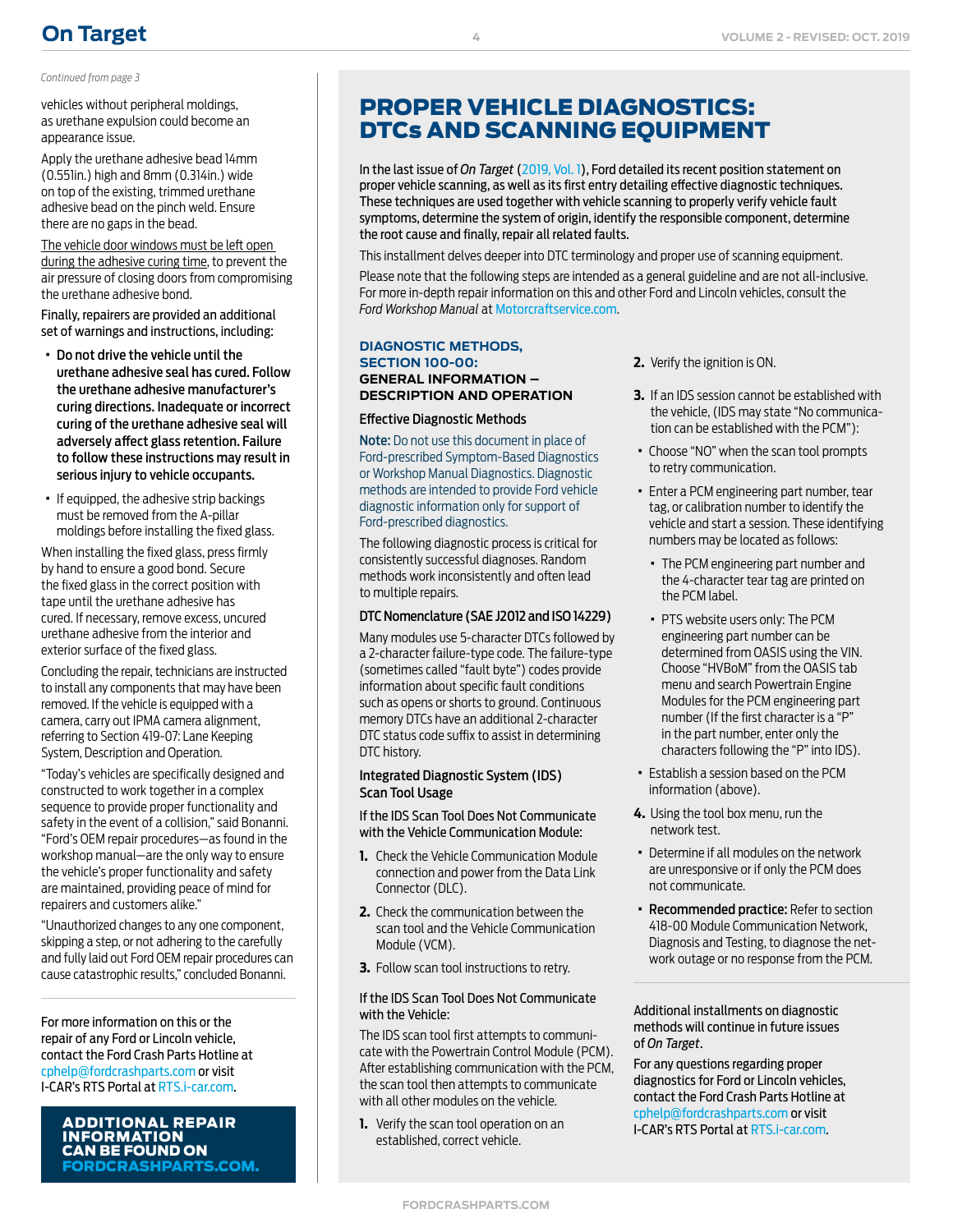# $\blacksquare$

Ford Motor Company has long teamed with I-CAR® , the not-for-profit collision repair education, knowledge and solutions organization dedicated to providing the industry with the knowledge and skills required to perform complete, safe and quality repairs. From instituting recognition requirements to developing innovative programs for the automotive industry, this close relationship has provided numerous benefits over the years.

While I-CAR cannot post vehicle maker-specific repair procedures due to copyright restrictions, its widely respected Repairability Technical Support® (RTS) Portal enables members to quickly determine whether specific information exists, thereby saving valuable research time and permitting technicians to return to the repair bay with the right answers when it comes to complex vehicle repairs.

According to *Crash Network* and Collision Advice's 2019 "Who Pays for What?" survey, more than half of the respondents said they access I-CAR's RTS Portal for repair procedure information. I-CAR's industry-recognized Ask I-CAR™ inquiry system is also available for members to ask repair-related questions, and the organization works closely with OEMs such as Ford to provide accurate and timely information.

## F-SERIES REPAIR INFORMATION AND PROCEDURES DRIVE TECHNICIAN EXCELLENCE

*Courtesy of Mark Bochenek, Principal, OEM Business Development, I-CAR*

Ford's award-winning and immensely popular F-150 model has been a significant topic of conversation over the past five years, especially as it relates to cab size or materials utilized. This vehicle, which requires complex technology and material repairs by technicians in the event of a collision, was the second-most-searched vehicle in I-CAR's OEM Calibration Requirements Search tool on the RTS Portal.

I-CAR's Ford OEM Information webpage on the RTS Portal hosts a breadth of information, including calibration and diagnostics preand post-repair scanning, restraints systems, glass replacement, sectioning and partial part replacement. For the F-150 Super Duty® models from 2017-2019 (Regular, Super and Crew cab), instruction sheets are available (in English, Spanish and French) for the following areas of the vehicle:

- · Radiator Core Support and Front Upper Rail
- · Cowl and Dash
- · Roof and Roof Rails
- · Doors and Cab Side
- (Outer Uniside, Pillars and Rocker Panel) · Floor Pan, Floor Crossmembers
	- and Cab Rear Panel
- · Box

These Ford-issued instruction sheets include useful kit instructions and service guidelines for repairers. They often detail preparations before beginning proper rivet removal, adhesive and welding procedures, or body installation steps once structural repairs are completed.

OEM-issued collision repair procedures, whether listed on a specific service information website (such as Ford Service Information at [motorcraftservice.com](http://motorcraftservice.com)) or via I-CAR's RTS Portal, are imperative for technicians to be able to access during virtually any repair. I-CAR remains committed to keeping technicians current with collision repair information covering the latest vehicles and technologies on the road, equipping them with the knowledge to perform complete, safe and quality repairs for the ultimate benefit of the consumer.

Learn more about Ford and I-CAR's training relationship at [I-CAR.com/Ford,](http://I-CAR.com/Ford) or visit I-CAR's RTS Portal at RTS[.i-car.com.](https://rts.i-car.com)

## **2019 LEGISLATIVE UPDATE**

It's been a busy legislative season so far in 2019, and a number of states have been considering bills dealing with OEM repair procedures and the use of OEM parts. Here's a quick rundown:

| <b>STATE</b> | <b>BILL#</b>     | <b>STATUS AND DESCRIPTION</b>                                                                                                                |
|--------------|------------------|----------------------------------------------------------------------------------------------------------------------------------------------|
| <b>CT</b>    | H7266            | Prohibits insurers from requiring shops to deviate<br>from OEM repair procedures.                                                            |
| HI           | S 823            | Prohibits insurers from charging difference between<br>OEM and non-OEM parts if those parts affect ADAS.                                     |
| Ш.           | S 2104           | Requires OEM repair procedures and written consent<br>for use of non-OEM parts. Includes exception for glass<br>repair and ADAS calibration. |
| <b>KY</b>    | H369             | Requires written consent for non-OEM parts.                                                                                                  |
| MA           | S <sub>132</sub> | Prohibits requiring non-OEM parts on<br>vehicles under warranty.                                                                             |
| MА           | H4051            | Signed into law. Prohibits manufacture, sale or<br>installation of counterfeit airbags.                                                      |
| <b>MN</b>    | HF 2234          | Removed from committee. Prohibited insurers from<br>refusing to pay for OEM-recommended repair procedures.                                   |
| MS           | H435             | Died in committee. Required insurers to pay for repairs<br>in accordance with OEM-suggested repair standards.                                |

| <b>MT</b> | S 251            | Tabled. Required shops conduct repairs in accordance<br>with OEM directives, including scanning.                                                       |
|-----------|------------------|--------------------------------------------------------------------------------------------------------------------------------------------------------|
| MT        | H <sub>252</sub> | Died in committee. Required written consent for non-OEM parts;<br>prohibited requiring customers pay difference for OEM parts.                         |
| <b>NE</b> | <b>IB7</b>       | Signed into law. Prohibits manufacture, sale or installation<br>of counterfeit airbags.                                                                |
| NV        | A 173            | Prohibits insurers from requiring repairs contrary<br>to OEM recommendations; prohibits requiring<br>non-OEM parts for five years.                     |
| <b>NH</b> | H 664            | Requires insurers pay all claims based on repairers'<br>use of OEM procedures. Includes exception for glass<br>repair and ADAS calibration.            |
| <b>NY</b> | A 3872           | Requires OEM parts for three years.                                                                                                                    |
| <b>ND</b> | H1143            | Signed into law. Prohibits manufacture, sale or installation<br>of counterfeit airbags.                                                                |
| <b>TX</b> | H1348            | Died in committee. Prohibited insurers from disregarding<br>OEM-recommended repair operations.                                                         |
| VA        | H 2143           | Signed into law. Prohibits manufacture, sale or installation<br>of counterfeit airbags.                                                                |
| WV        | S 49             | Died in committee. Required use of OEM parts for two years.                                                                                            |
| <b>WY</b> | <b>SF 0095</b>   | Died in committee. Eliminated requirement insurers<br>pay for an OEM part when a non-OE part "equal<br>in kind and quality" is available. ASA opposed. |